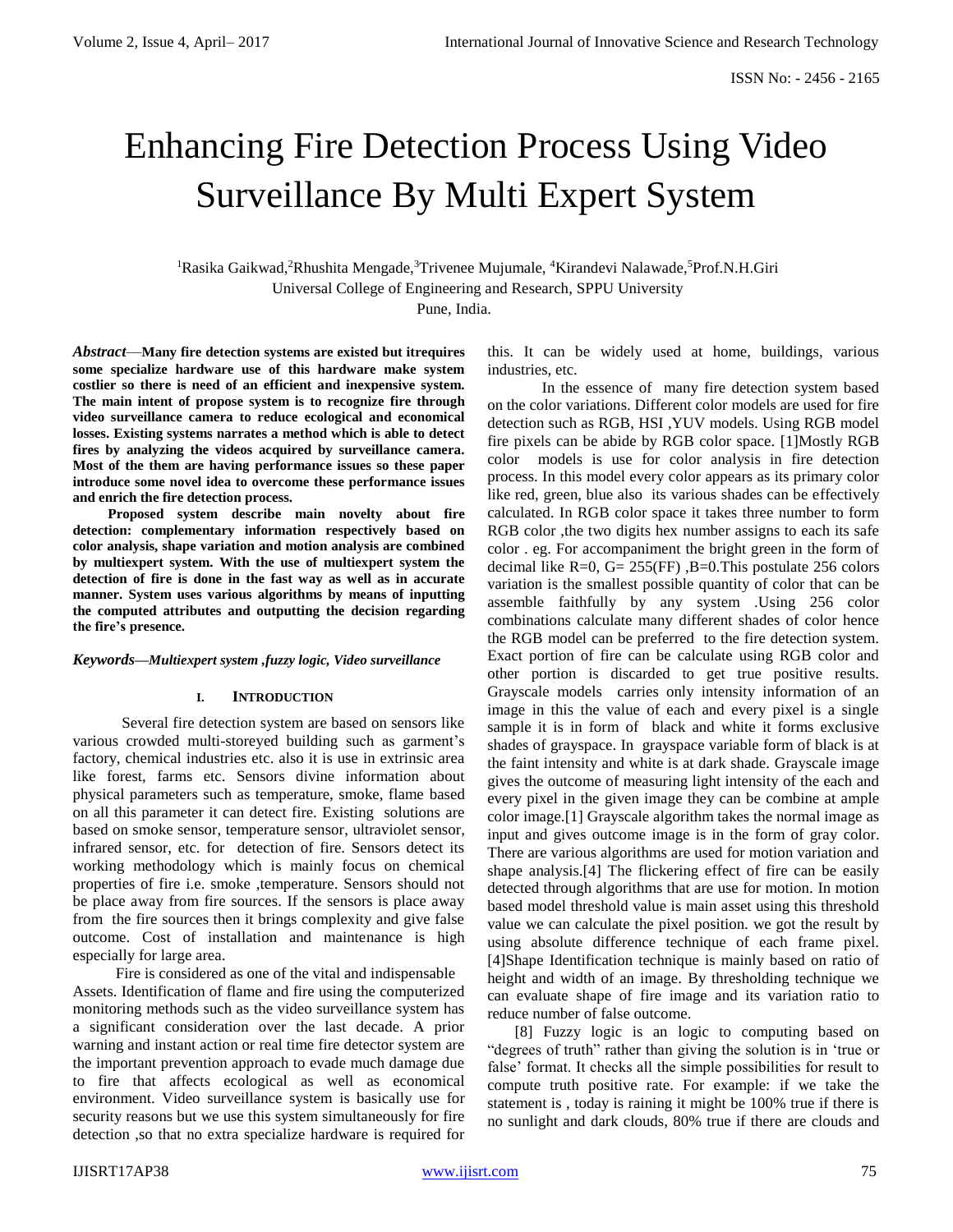0% true if all day is sunny. Different possibilities of simple statement is check to get the accurate results. Fuzzy logic has proved experimentally to be useful in expert system and applications of Artificial Intelligence (AI). All the three criteria i.e.motion ,shape and color of the proposed system has been verify under the FFA(Fuzzy Finite Algorithm).[8] Some default value can set for the fuzzy logic, then fuzzy logic takes results of three principles and deploy their predefined rules on that principles. It checks all possibilities outcome according to their predefined rules. Existing system uses all three basic parameters for fire detection but for effective results that means to reduce false positives ,it can be used . To increase the system performance fuzzy rules can be apply on the result set.

 In this paper section II is dedicated for literature survey where as section III describes the proposed technique in detail. Section IV evaluates the performance of the system and section V concludes the paper with some possible future extension.

## **II. LITERATURE SURVEY**

Up till now, video observations is largely utilized in business and security areas such as traffic monitoring and transportable applications. [2]Video fire detection has also becomes an important topic in the field of fire detection. Automatic detection of fire in pictures and videos is critical for prior fire detection, which may solve several problems. Previous systems which warn about fire, makes the use of particle sensor along with the optical sensors. These system does not sense the fire until the fire properties like smoke, heat actually reach to sensors, and they usually don't provide any further report related to fire like its location, its size and the temperature of fire. Hence, with the activation of fire alarm, the supervisor of the system himself needs to go to the location and assure about the presence of fire.[3] So to overcome these faults ,video surveillance came into consideration .These system offers various benefits. First of all, they make use of preinstalled cameras which are already monitoring various places like hospitals, offices etc. Secondly, detection of fire is done in very less time. Third, for detecting a fire for huge area it acts as high volume sensor instead of conventional small area point to point sensors.

[3] This paper describes the methodology about use of color and motion information which is extracted from video frames to detect fire .The approach is based on the region growing to identify color pixels in frame and moving pixel based on correlation coefficient .But it does not give any specification about shape parameter.[7] This paper explains the method for real time fire detection system based on the two main steps first is color detection and second is motion variation .The motion detection is implemented by using the displacement and vibration properties of flame. It uses YCbrcr color space to detect fire color .It uses intersection algorithm. [9] this paper give brief idea about probabilistic membership function of visible features and fuzzy finite automata is used for fire flame detection.[9] FFA uses capability of automata with

fuzzy logic that deals with the uncertainty in computational systems .Probabilistic membership function is used to eliminate false positives. But to improve the performance it needs to be modify membership functions of features and model architecture. [10]this paper narrates the use of wireless sensor network for data gathering to be used as raw input data. System was developed using five functions of fire such as temperature ,smoke ,light ,humidity and distance .It uses two processes for fire detection such as fuzzification and defuzzification. In which fuzzification is a process in which crisp inputs are converted two fuzzy inputs and defuzzification converts fuzzy output to crisp output. But system does not possess that much power and due to use of sensors it becomes costlier. [2]System describes about color identification, under home video surveillance system is used for automatic fire detection and warning system to recognize fire and inform concerned people accordingly. The system uses RGB color space for the fire detection approach. [4]This paper is associated with the color and motion based parameters which are used for detecting the fire. Color can be detected using HIS model.[5]Explains about color and motion identification, Hidden Markov Models are used to model the ordinary motion and color cues of fire and flame in video sequences by processing the data recorded using a common camera. [4]It is used to differentiate flame flicker process from motion of flame colored moving objects .Supervised Machine learning related algorithms ,such as Support Vector Machine (SVM) and Neural Network(NN) are trained on a data set of extracted features from video data and ground truth. Color feature and contour feature are considered and modeled with the temporal characteristics .Color feature and contour feature are considered but there is no any pixel identification using RGB value is used. [6] It introduces shape identification , for fire detection. It uses RGB space for color detection. It set threshold value to obtain the segment flame region and removing fire-likecolor region from the original image and get the resulting image[8] This system narrates the Fuzzy Logic and Horus fire detection algorithm. Algorithm is used to detect fire which consists of three different steps: firstly, horus removes the background by a basic motion detection technique Background Binary Map (BBM) is the output of that algorithm .Second is the Fuzzy Fire Search (FFS) which processes only the pixel classified as foreground in the BBM that is to find a set of pixel potentially classifiable as fire and last step is the Motion Dynamic Test (MDT) in this analyzing the motion of the fire colored areas detected by FFS to reduce false positives .But the cons of this system is that the Horus performances decline slowly as the detection conditions degrade. [1]In this system color analysis ,shape variation and motion analysis are combined by multi expert system .Small changes in design pattern gives drastic change in result .Even if the system is made of working simultaneously its computational load is adjust with low cost embedded system. But it was not powered to identify harmless fire.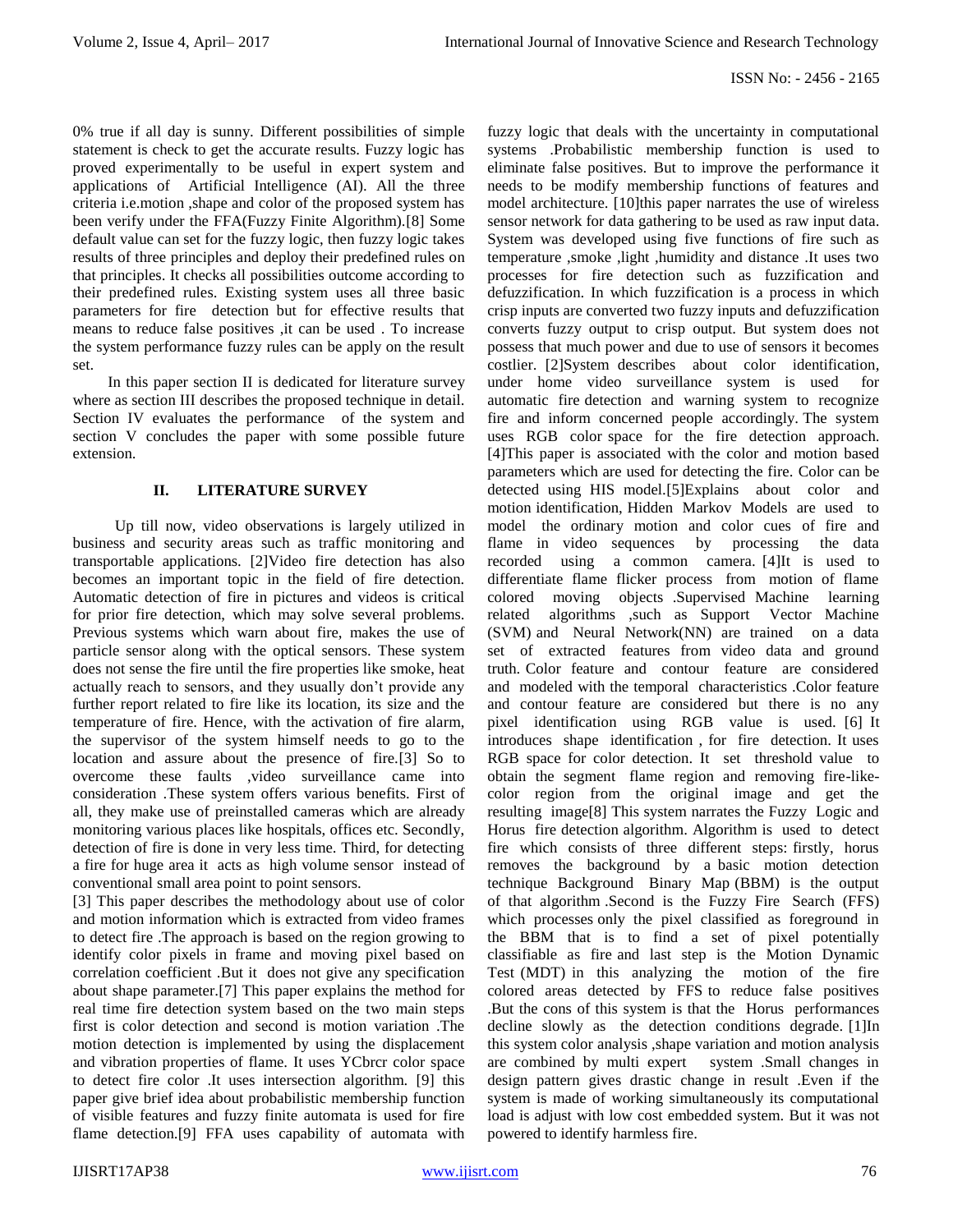ISSN No: - 2456 - 2165

#### **III**. **PROPOSED SYSTEM**

Below section proposed Detailed methodology used in Fire Analysis and Detection. Dynamic methodology to detect fire from live videos. Step by step examination has been presented with in depth procedure of algorithms implemented. System overview has been presented in figure 1 below



Fig. 1: System Overview

*Step 1:* Initial step in setting up system with hardware deployment. Webcam has been used in capturing images. A third part API JMF has been used to grab live images. Images captured are still and stable .Furture frame grabbing is been done on video to capture images in JPEG format set fro specific interval. Finally data is been ready for examination and detect if any fire occurance.

*Step 2:*Information from previous step is been feed to fire color identification step. A heuristic analysis is been done converting image into gray scale using mean value for RGB for pixels. This values are been compared to threshold of brightness and finally get fire color. Threshold is been set to 180.Each and every pixel which is above threshold value are been counted as fire pixel and taken for final examination. If fire frame found is above threshold then the images is been marked as fire frame. This is been analyzed buy algorithmic procedure from procedure 1 below mentioned

**ALGORITHM 1:**Color component with Gray scale &Binary threshold \_\_\_\_\_\_\_\_\_\_\_\_\_\_\_\_\_\_\_\_\_\_\_\_\_\_\_\_\_\_\_\_\_\_\_\_\_\_\_\_\_\_\_\_\_\_\_\_

// Input: Video Frame **F** // Output: Fire detected image

Step I:Initiate Step II: set Image path. Step III: Height and width of Image**F** (L\*W). Step IV: FOR **i**=0 to W. Step V: FOR **j**=0 to H. Step VI: Get a Pixel at (i, j) as number. Step VII: Translate pixel integer value to Hexadecimal (R,  $G$ , $B$ )  $B$ . Step VIII:  $AVG=(R+G+B)/3$ Step IX: **IFAVG**>**T** Step X: Pixel at (i,j) is FIRE Step XI: **ELSE** Step XII: Pixel at (i, j) is NOT FIRE Step XIII: End of inner for Step XIV: End of outer for Step XV: Stop

*Step 3:*Shape examination has been done in this step .core technique used in shape identification is coaxil difference analysis. System continuously checks for ratio of fire pixel identified in previous step. This examination is been done with application of equation 1 and 2. Shape vector has been generated from this difference matching matrix.

\_\_\_\_\_\_\_\_\_\_\_\_\_\_\_\_\_\_\_\_\_\_\_\_\_\_\_\_\_\_\_\_\_\_\_\_\_\_\_\_\_\_\_\_\_\_\_\_\_

$$
MAT(x) = \sum_{i=1}^{N} V(i,j) / WIDTH
$$
 (1)

$$
MAT(y) = \sum_{i=1}^{N} V(i,j) / HEIGHT
$$
 (2)

Where,

 $MAT(x) - Morphology vector related to X axis.$  $MAT(y) - Morphology vector related to Y axis.$  $V(i,j)$  – Pixel at position i and j TI – Number of pixels in the image

*Step 4:* This step fire motion analysis has been for Every T interval of time. Fractional difference in between current frame and past frame is been examined. Numerical values generated help in detection firer motion. Threshold values are been computed with vector and this procedure is been depicted din figure 2

The algorithm 2 clearly indicates the details of this step as follows.

Algorithm 2: Motion Detection in Fire

// Input: Time **T**, Frame **Fc**, Frame **F<sup>p</sup>**, Threshold Fire pixels **T<sup>h</sup>** // Output: Motion of fire Step 0: **Start** Step 1: **WHILE** (TRUE) Step 2: for each time **T** Step 3:  $F_p \rightarrow F_c$ Step 4: compute pixel positions of  $\mathbf{F}_p$  in vector  $\mathbf{V}_p$ Step 5: compute Pixel positions of  $\mathbf{F}_c$  in an vector  $\mathbf{V}_c$ Step 6: IF MATH.ABS(DIFF ( $V_p - V_c$ ) >  $T_h$ )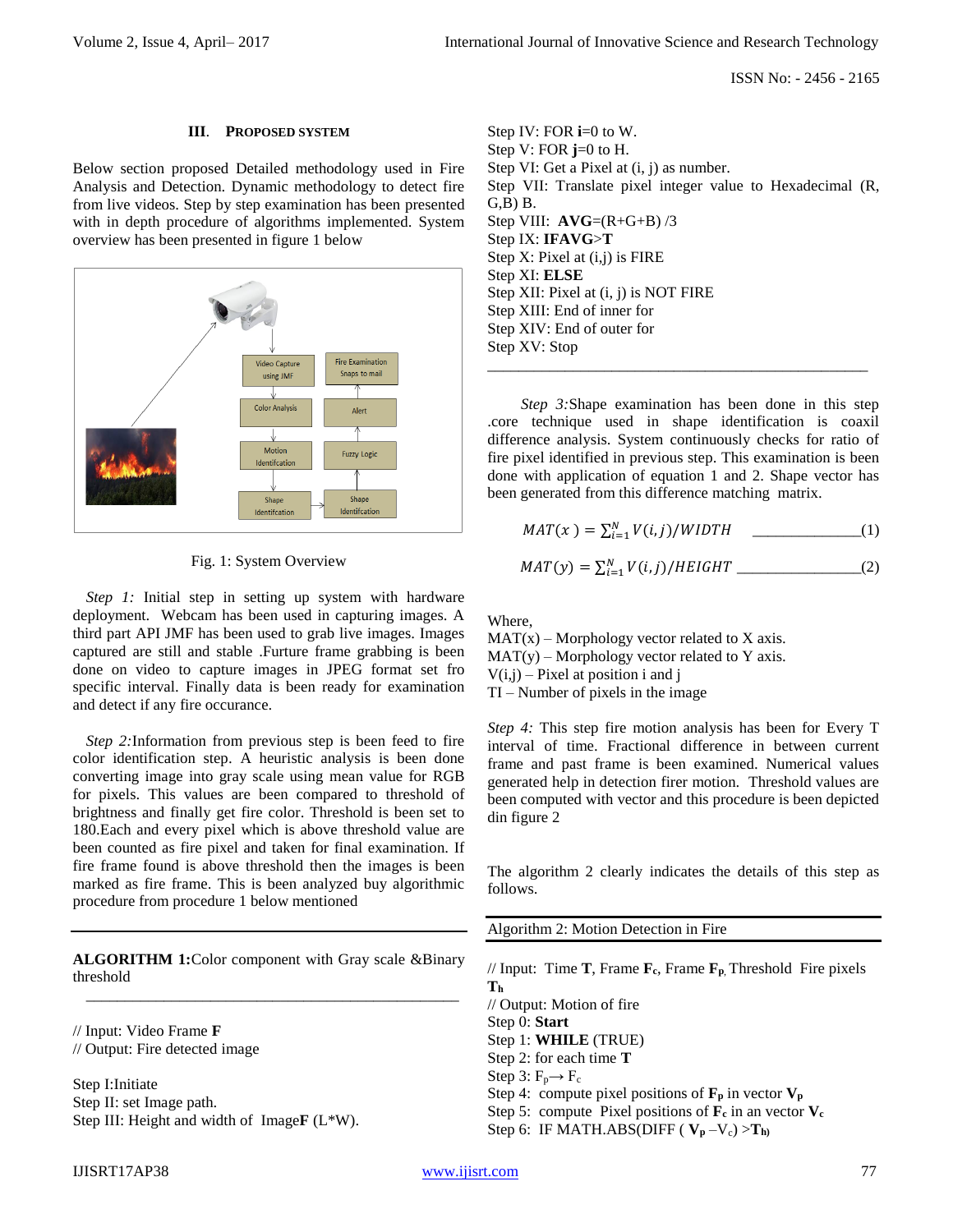ISSN No: - 2456 - 2165

Step 7 Tag Frame for Fire Step 8: **END IF** Step 9: **END WHILE** Step 10: Stop \_\_\_\_\_\_\_\_\_\_\_\_\_\_\_\_\_\_\_\_\_\_\_\_\_\_\_\_\_\_\_\_\_\_\_\_\_\_\_\_\_\_\_\_\_

*Step 5:* Fuzzy Analysis is has been applied in this step eliminating false costiveness by implementing fuzzy logic. This step all three values generated from previous steps are been feed to fuzzy analysis system. Color ,motion, shape the received values are been tagged in range of 0-1 and based on this range match false positive values are reduces. Fuzzy values are as depicted below

So by using the Fuzzy crisp values, which are divided in between the ranges as follows

- ✓ VL 0 TO 0.2
- $\times$  L -- 0.21 TO 0.4
- $\checkmark$  M-- 0.41 TO 0.6
- $\times$  H  $-0.61$  TO 0.8
- $\checkmark$  VH --0.81 TO 1.0

In examination any frame whose means values of all parameters are between range of H and VH high and very high that fire frame is been considered as relevant then only fire alarm is been triggered. Frames under all other ranges like low, medium or very low are false positive values and hence discarded.

# **IV. RESULTS AND DISCUSSIONS**

System has been designed and developed on java platform with neat beans IDE. To analyze authenticity of system has been tested as mentioned below.

System has been tested with publicly available dataset from link http://mivia.unisa.it/datasets/video-analysisdatasets/fire-detection-dataset/ .

Different types of the images are been set to identify the fire by our system as shown below.



Figure 2. Different types of the images are been set to identify the fire by our system

Figure 2: (a) and (b) images shown detection of fire and they are taken from the datasets. (c) and (d) (e) images showing the detection of fire which are collected form the live streaming the videos from our camera.

Each Time fire is been detected to evaluate system authenticity MRR is the parameter used in evaluation .the best evaluation parameter used for system evaluation in accordance to human for betterment of system.

In MRR rank value is been given to image from value I-IV depending on perfection. I rank 1 is given fire detected image then it designates rank as 1, for 2 it designates rank as  $\frac{1}{2}$ , then 1/3,  $\frac{1}{4}$ , 1/5 and finally 0.

Finally mean rank is been computed using MRR equation used for so is as given below

$$
R = \sum_{i=1}^{n} 1 / (Ranki) \quad (3)
$$

 *MRR=R/N \_\_\_\_\_\_\_(4)*

## *Where n – Number of sample images*

MRR is calculated for different types of image for the set of 20 numbers, Then got output for MRR is been recorded in the below table1*.* 

| <b>Test No</b> | <b>Image Type</b> | <b>MRR</b> |
|----------------|-------------------|------------|
|                | building          | 0.78       |
|                | Corridor          | 0.87       |
|                | forest            | 0.86       |
|                | office            | 79 (       |

TABLE 1 : Recorded MRR



Figure 3: MRR for Different Images type

In above figure proposed system in fir examination yields overall average MRR of 0.79 which can be termed as best detection for video surveillance on other hand comparison of system with proposed methodology as presented in [11] our